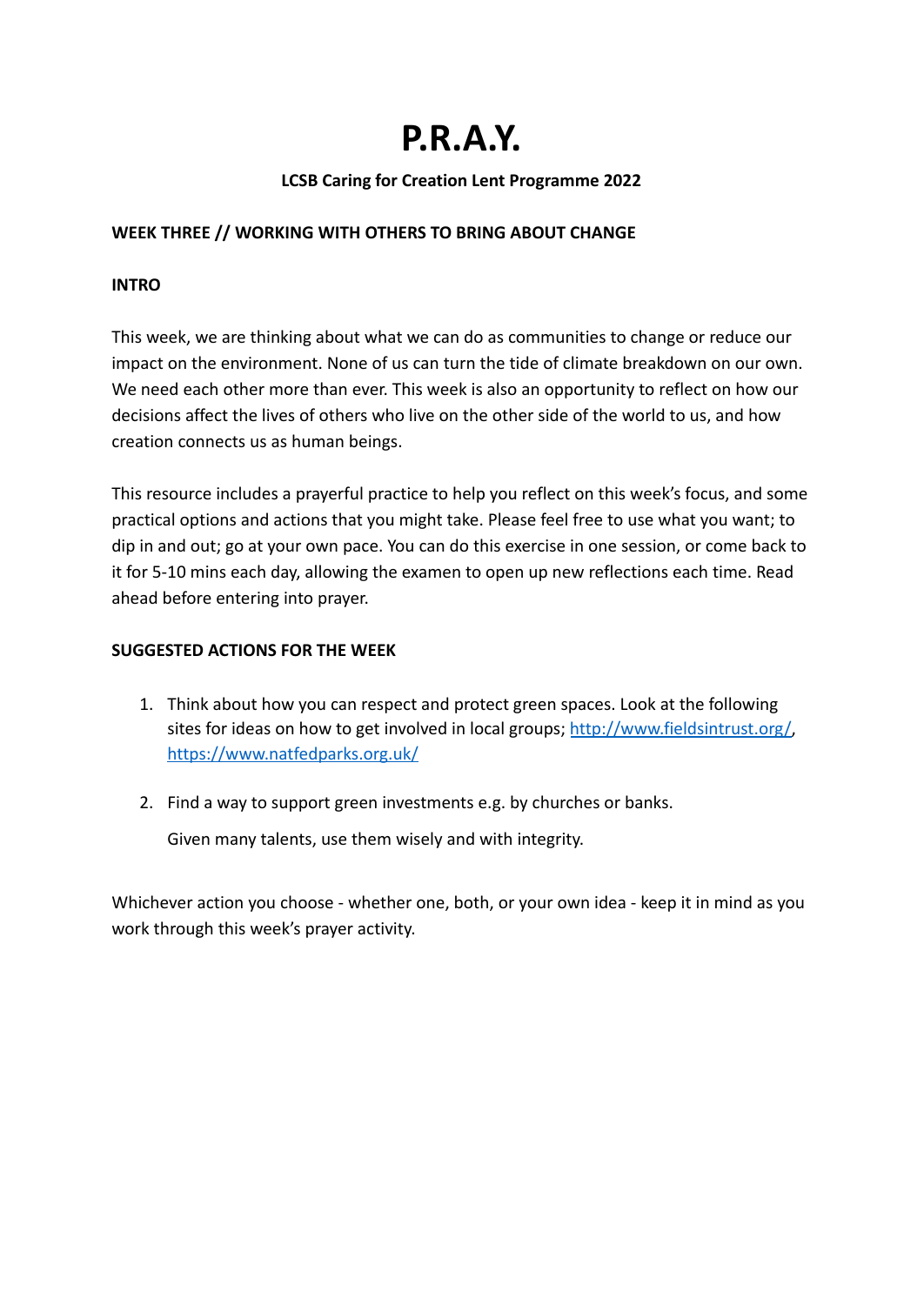# **UBUNTU EXAMEN**

The *examen* is a spiritual practice created by priest and theologian St Ignatius of Loyola in the  $16<sup>th</sup>$  century. It is a prayer of thankful reflection; a walk through your recent past with God, noticing and naming His presence in both joyful and difficult moments, and asking God to help you resolve how to live well in the future.

//

This particular examen focusses on our interconnectedness to the world around us, and how God is present - or absent - in that connection. It is inspired by the concept of an Ubuntu way of life, followed by the Nguni people of South Africa, where every individual finds their place and sense of self through their connection with the wider community.

*In dealing with climate and racial justice, ubuntu invites us to acknowledge and celebrate our interconnectedness, our interdependence in our shared humanity. […] We strive for a prophetic imagination where climate justice and racial justice are fused together in the same longing, because it is eschatologically the desire of the divine being, our God, to see the Earth filled with His glory as the waters cover the sea.*

> - Dr Batanayi I. Manyika, Global Voices Webinar, 19 October 2021 (https://www.youtube.com/watch?v=8NIUgJhRzjw)

# // PAUSE

In a position that is comfortable for you, bring your attention to your breath. Treat each breath as an arrival, settling into God's presence. As you breathe out, imagine letting go of future worries and responsibilities to God. When you are ready, begin to give God thanks for the diversity that you see in your own life, and the blessings that that brings.

You might want to use this breath prayer to help centre yourself:

[BREATHE IN]: All of creation is a song of praise to God. [BREATHE OUT]: I am part of that creation.

# // READ

Read Amos 5:21-24 and take a moment to reflect.